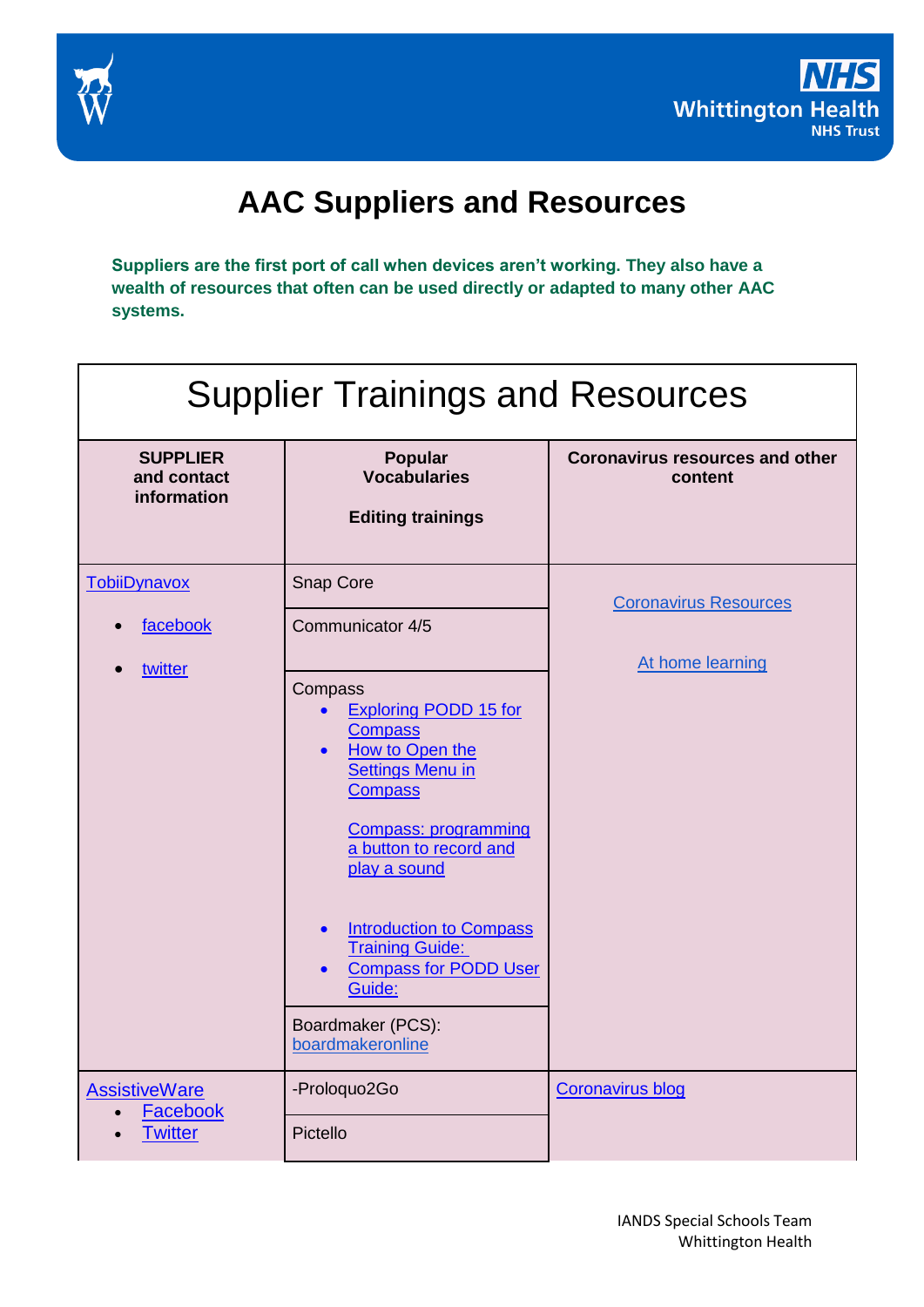

**NHS** Whittington Health

| <b>Instagram</b>                                                                                                                                                                                                                                                                                                                                                                   |               | <b>SimPODD</b>                                                                                               |                              | <u>NHS Tr</u> ı          |  |
|------------------------------------------------------------------------------------------------------------------------------------------------------------------------------------------------------------------------------------------------------------------------------------------------------------------------------------------------------------------------------------|---------------|--------------------------------------------------------------------------------------------------------------|------------------------------|--------------------------|--|
| <b>Pinterest</b><br>YouTube                                                                                                                                                                                                                                                                                                                                                        |               |                                                                                                              |                              |                          |  |
| <b>PODD</b><br><b>Smartbox</b> (Grid 3)<br><b>SuperCore</b><br>FastTalker<br>info@thinksmartbox.com<br>SymbolTalker A, B, C and D<br><b>Editing in Grid 3</b><br>$\bullet$<br>+44 (0) 1684 578868<br><b>Webinar: Part 1 (31:34)</b><br>facebook<br><b>Editing in Grid 3</b><br>$\bullet$<br><b>Webinar: Part 2</b><br><b>Editing in Grid 3 webinar</b><br>(25:52): Tips and tricks |               |                                                                                                              | <b>Coronavirus resources</b> |                          |  |
| <b>Liberator PRC Saltillo</b>                                                                                                                                                                                                                                                                                                                                                      |               | easyChat<br><b>Wordpower</b><br><b>LAMP Words For Life</b>                                                   |                              | <b>Language Lab</b>      |  |
| <b>Techess</b><br>twitter<br>facebook<br>$T: +44(0)1476$<br>$\bullet$<br>561991<br>E:sales@techcess.co.uk                                                                                                                                                                                                                                                                          |               | <b>Mind Express</b>                                                                                          |                              | <b>Techess Resources</b> |  |
| Widget                                                                                                                                                                                                                                                                                                                                                                             |               | <b>Symbol Set</b>                                                                                            |                              | <b>Widget Online</b>     |  |
| <b>Therapy Box</b>                                                                                                                                                                                                                                                                                                                                                                 |               | Predictable<br><b>Users Guide</b><br>Scene and Heard                                                         |                              |                          |  |
|                                                                                                                                                                                                                                                                                                                                                                                    |               |                                                                                                              |                              |                          |  |
| AAC MOUNTS AND OTHER HARDWARE                                                                                                                                                                                                                                                                                                                                                      |               |                                                                                                              |                              |                          |  |
| <b>MOUNTS</b><br><b>AND MORE</b>                                                                                                                                                                                                                                                                                                                                                   | Daessy Mounts | <b>Setting up a Daessy DeskMount for a</b><br><b>Communication Aid - Assistive Technology</b><br><u>Team</u> |                              |                          |  |